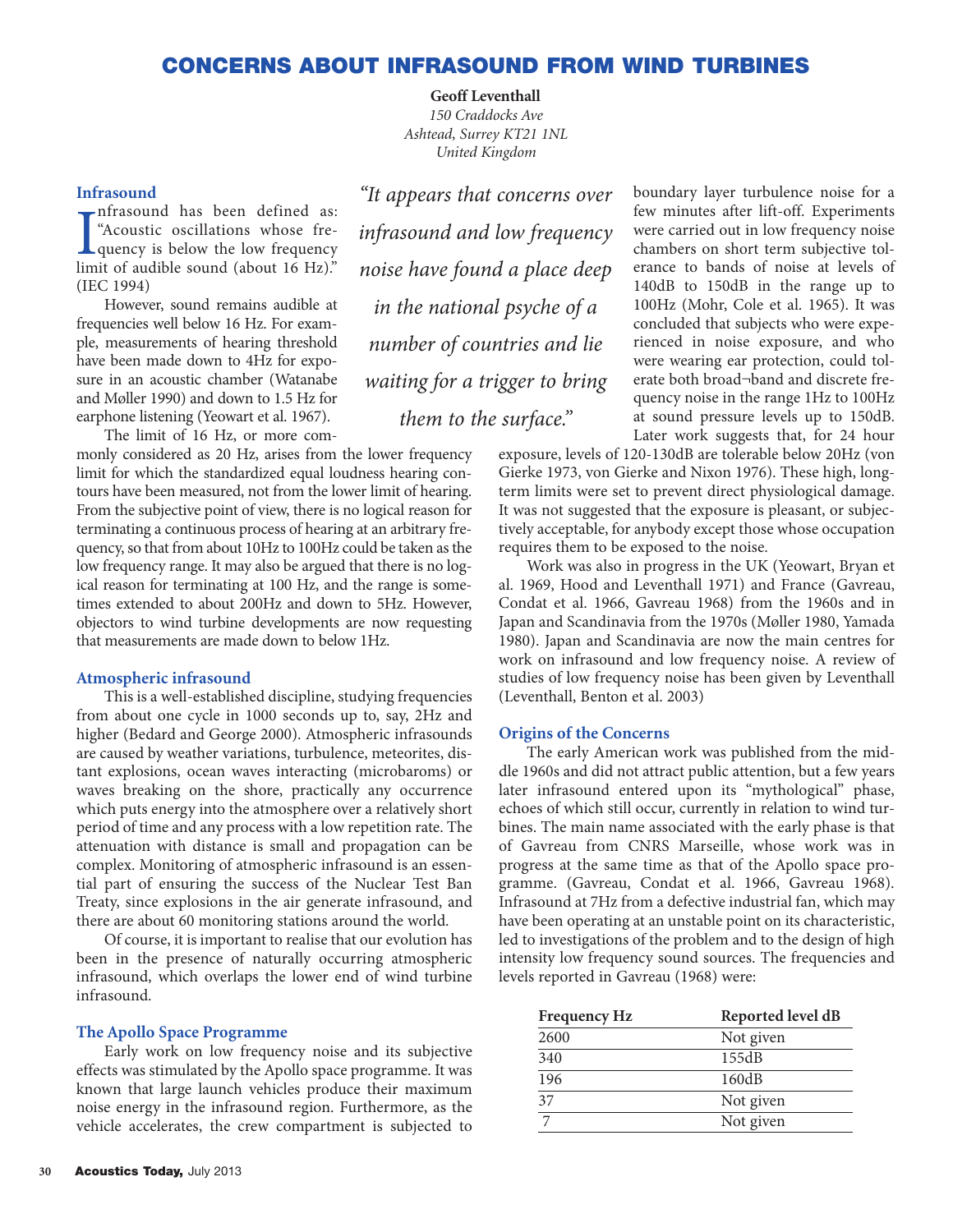Gavreau made misleading statements, which led to confusion of harmful effects of very high levels at higher frequencies with the effects of infrasound.

For example from the 1968 paper on "Infrasound," which was published in a popular science journal: (Gavreau 1968):

Infrasounds are not difficult to study but they are potentially harmful. For example one of my colleagues, R Levavasseur, who designed a powerful emitter known as the 'Levavasseur whistle' is now a victim of his own inventiveness. One of his larger whistles emitting at 2600Hz had an acoustic power of 1kW… This proved sufficient to make him a lifelong invalid.

Of course, 2600Hz is not infrasound, but the misleading implication is that infrasound caused injury to Levavasseur.

### **Gavreau's progress**

Gavreau energized his sources in a laboratory, exposing himself and his co-workers to very high levels of noise at relatively high frequencies. For example at 196Hz from a pneumatic "whistle" and 37Hz from a larger whistle. Exposure to the 196Hz source at a level of 160dB led to irritation of internal organs, so that Gavreau and his colleague felt unwell following a five minute exposure. Again from the 1968 paper:

… after the test we became aware of a painful 'resonance' within our bodies – everything inside us seemed to vibrate when we spoke or moved. What had happened was that this sound at 160 decibels… acting directly on the body produced intense friction between internal organs, resulting in severe irritation of the nerve endings. Presumably if the test had lasted longer than five minutes, internal hemorrhage would have occurred.

196 Hz is not infrasound, but the unpleasant effects are described in a paper with the title "Infrasound."

The 37Hz whistle was run at a low level, but sufficient to cause the lightweight walls of the laboratory to vibrate. Some of Gavreau's earlier work had been in the development of pneumatic high intensity ultrasonic sources, so that he merely had to scale up the size for low frequency operation.

Gavreau also generated 7Hz with a tube of length 24m, driven by either a loudspeaker or a motor- driven piston. He suggested that 7Hz was particularly "dangerous" because the frequency coincided with alpha rhythms of the brain. He also used a tube to generate 3.5Hz, but further details were not given.

And from the 1968 paper:

The effects of low frequency sound and infrasound are noxious. However, we found one exception: the intense vibration of the nasal cavities produced by our whistle (340Hz, 155 decibels) had favorable effects! In one case, a subject recovered a sense of smell which he had lost some years back and was able to breathe more easily.

### **Infrasound and the public**

By present standards, Gavreau's work was irresponsible, both in the manner in which it was carried out and in the manner in which it was described. Much of the paper with the title "Infrasound" is not about infrasound. The work was picked up by the media and embellished further, including claims that 7Hz is fatal.

The misunderstanding between infrasound and low frequency noise continues. A newspaper article on low frequency noise from wind turbines (Miller 24 January 2004), opens with: "Onshore wind farms are a health hazard to people living near them because of the low-frequency noise that they emit, according to new medical studies."

A French translation of this article for use by objector groups opens with: *"De nouvelles études médicales indiquent que les éoliennes terrestres représentent un risque pour la santé des gens habitant à proximité, à cause de l'émission d'infrasons."*

The translation of *low frequency noise* into *infrasons continues* through the article. This is not a trivial misrepresentation because, following on from Gavreau, infrasound has been connected with many misfortunes, being blamed for problems for which some other explanation had not yet been found (e.g., brain tumors, sudden infant deaths, road accidents). A selection of some UK press headlines from the early years is:

*The Silent Sound Menaces Drivers - Daily Mirror, 19th October 1969 Does Infrasound Make Drivers Drunk? - New Scientist, 16th March 1972 Brain Tumours 'caused by noise' - The Times, 29th September 1973 Crowd Control by Light and Sound - The Guardian, 3rd October 1973 Danger in Unheard Car Sounds - The Observer, 21st April 1974 The Silent Killer All Around Us - Evening News, 25th May 1974 Noise is the Invisible Danger - Care on the Road*

*(ROSPA) August 1974* Infrasound and low frequency noise are often associated in the public mind with the "hum." This is mystery noise of unknown origin, which is heard periodically by a few people, and causes them great distress, but is difficult to measure. The hum has been reviewed by Demming, who gives references to North American occurrences (Demming 2004). Demming has established a Yahoo Group Hum Forum, <http://tech.groups.yahoo.com/group/humforum/>, to help hum sufferers interact and support each other.

Absurd statements were made in the book *Supernature* by Lyall Watson, first published in 1973 as *A Natural History of the Supernatural* and which has had a number of reprints and large sales. This book includes an extreme instance of the incredible nonsense which has been published about infrasound. It states that the technician who gave the first trial blast of Gavreau's whistle "fell down dead on the spot." A post mortem showed that "all his internal organs had been mashed into an amorphous jelly by the vibrations." It continues that, in a controlled experiment, all the windows were broken within a half mile of the test site and further, that two infrasonic generators "focused on a point even five miles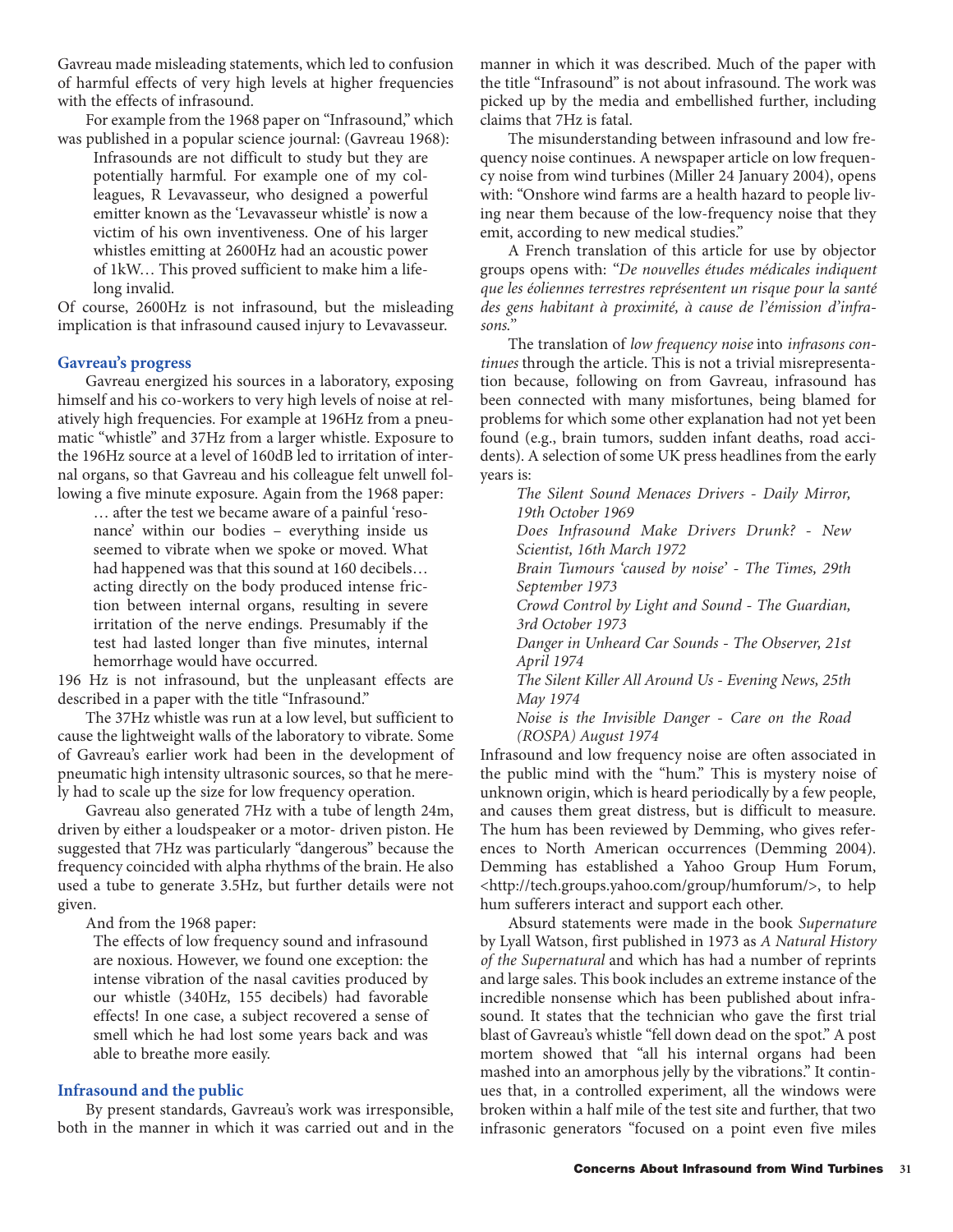

*Fig 1. Jet engine as infrasonic weapon.*

away produce a resonance that can knock a building down as effectively as a major earthquake."

One can detect a transition from Gavreau and his colleague feeling ill after exposure to the high level of 196Hz to "fell down dead on the spot" and a further transition from laboratory walls vibrating to "can knock a building down," transitions which resulted from repeated media exaggerations over a period of five or six years.

### **The Internet**

Currently, the internet is the favored medium for information on infrasound and wind turbines. A web page that features the subject is <www.windturbinesyndrome.com>. Main themes of this page are that wind turbine developers are greedy and heartless money-makers and that wind turbine infrasound causes a range of illnesses. The writers use colorful and forceful language. For example, as in <http://www.windturbinesyndrome.co m/2013/why-wind-developers-aresharks-mass/>. The writers are so focused on supposed dangers of infrasound, which they use as a scare tactic on residents near proposed wind farms, that they may be led astray by this. For example, the long range acoustic device (LRAD) is described as an infrasonic weapon, whereas it is actually based on an ultrasound carrier: <http://www.windturbinesyndrome.com/2011/the-misuse-of-infrasound-industry-military-and-nowthe-cops/>. Any evidence on the production of even low level infrasound by wind turbines is hailed as a victory <http://www.windturbinesyndrome.co m/2010/wind-turbines-producemajor-infrasound-period-no-question-about-it/>. Another view, not favored by the web page, is that wind turbines produce infrasound, but it is of negligible impact on humans (Leventhall 2006).

# **Public perceptions**

We cannot blame the public for their anxiety about infrasound and low frequency noise when they have been exposed to statements like those described earlier. Public concern over infrasound was one of the stimuli for a growth in complaints about low frequency noise during the 1970s and 1980s and has continuing effects. It appears that concerns over infrasound and low frequency noise have found a place deep in the national psyche of a number of countries and lie waiting for a trigger to bring them to the surface. Earlier triggers have been gas pipelines and work at government research establishments. A current trigger is wind turbines.

# **Infrasound in the Cold War**

The media follow-up of Gavreau's work led to interest in infrasonic weapons, although these have not been produced, as it is not possible to generate directional infrasound of high enough level to be effective at a distance. However, during the cold war, the Conference of the Committee on Disarmament was presented with a paper from the Hungarian Peoples' Republic (Anon 1978) which discussed infrasonic weapons and concluded:

… infrasound can become the basis of one of the dangerous types of new weapons of mass destruction …

All this leads to the unequivocal conclusion that the scope of the agreement on the prohibition of the development and manufacture of new types of weapons of mass destruction must also be extended to the military use of infrasound weapons of mass destruction …

An example of an infrasonic weapon was given as a jet engine attached to a long resonance tube, shown in Fig. 1. The physics is at fault, because the rapid flow of the exhaust gas from the engine will prevent the development of resonance (Leventhall 1998). After taking advice, the Western powers con-

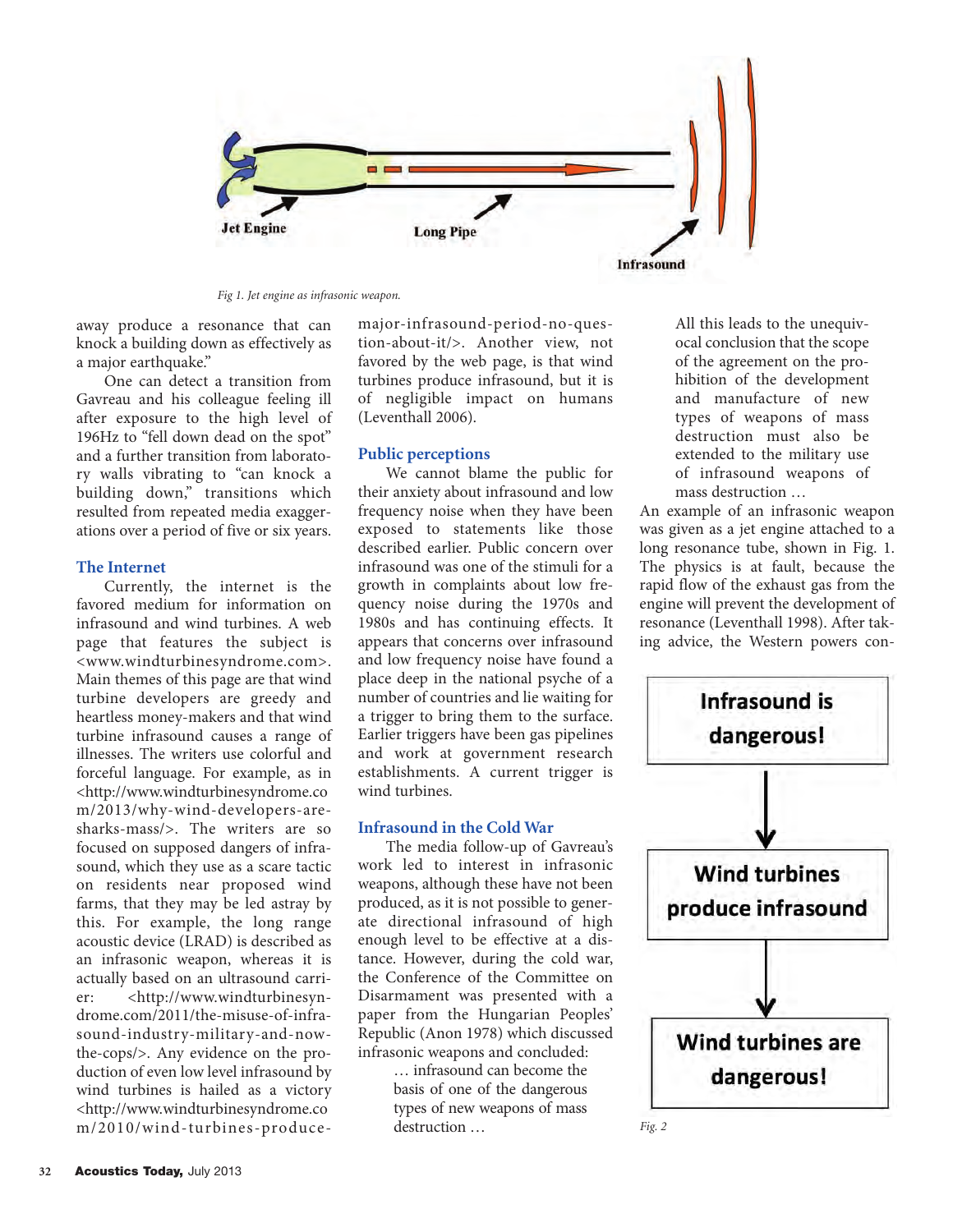cluded that infrasonic weapons were a political distraction from the main points of the disarmament negotiations.

In relation to wind turbines, the concept that "infrasound is dangerous" has been absorbed into the minds of objectors to wind turbines, who take a one dimensional view of infrasound. That is, they consider only that it may be present from wind turbines and ignore the very low levels. So we have the connection shown in Fig. 2, which objectors to wind turbines are pleased to believe and which they make use of in planning applications. However, decibel for decibel, infrasound is less harmful than higher frequency noise.

# **The Wind Turbine Syndrome**

This supposed syndrome is a collection of maladies, said to result from exposure to infrasound from wind turbines, including "… sleep disturbance, headache, tinnitus, ear pressure, dizziness, vertigo, nausea, visual blurring, tachycardia, irritability, problems with concentration and memory, and panic episodes associated with sensations of internal pulsation or quivering when awake or asleep."

In her self-published, popular science book, Nina Pierpont, who practices as a pediatrician, not an acoustics expert, gives two hypotheses on which the wind turbine syndrome is based.(Pierpont 2009)

- 1. Wind Turbine Syndrome, I propose, is mediated by the vestibular system — by disturbed sensory input to eyes, inner ears, and stretch and pressure receptors in a variety of body locations. These feed back neurologically onto a person's sense of position and motion in space, which is in turn connected in multiple ways to brain functions as disparate as spatial memory and anxiety …
- 2. Air pressure fluctuations in the range of 4-8 Hz, which may be harmonics of the turbine blade-passing frequency, may resonate (amplify) in the chest and be felt as vibrations or quivering of the diaphragm with its attached abdominal organ mass (liver). Slower air pressure fluctuations, which could be the blade-passing frequencies themselves or a lower harmonic (1-2 Hz), would be felt as pulsations as opposed to the faster vibrations or quivering … The pressure fluctuations in the chest could disturb visceral receptors, such as large vessel or pulmonary baroreceptors or mediastinal stretch receptors which function as visceral graviceptors.These aberrant signals from the visceral graviceptors, not concordant with signals from the other parts of the motion-detecting system, have the potential to activate the integrated neural networks that link motion detection with somatic and autonomic outflow, emotional fear responses, and aversive learning.

To summarize, Pierpont's claim is that the low levels of infrasound from wind turbines have a direct pathophysiological effect on the body, through the vestibular systems and also by excitation of the airways and diaphragm to the viscera. However, she has little understanding of acoustic magnitudes and changes at will between noise and vibration. The scientific backing for Hypothesis 1 is a paper on vestibular detection of vibration applied to the mastoid bone. In adopting this she has misrepresented the original paper (Todd, Rosengren et al. 2008) as being based on excitation by noise, when it was actually a bone conducted vibration detection investigation, comparing thresholds of vestibular and cochlear detection. Following a newspaper item which connected him with the wind turbine syndrome, Todd repudiated Pierpont's use of his work (Todd 2009). The backing for Hypothesis 2 is in body resonances resulting from whole body vibration. However, excitation by point vibration input at the seat or feet differs from that for long wavelength sound, which acts over the whole body, and different resonances are excited. Pierpont's hypotheses are scientifically invalid.

Some people are distressed by wind turbines, and noise is a factor in this. Those at the sharp end of environmental noise problems know how upsetting noise can become, especially if there is an antagonism towards the source. Symptoms which are given by Pierpont as comprising the Wind Turbine Syndrome are paralleled in the extreme distress from any environmental noise, which occurs with a small number of people, especially when coupled with psychological factors. However, Pierpont dismisses psychological effects with, "It is important to emphasize, these symptoms are not psychological (as if people are fabricating them), they are neurological." This contradicts much of what is known about responses to noise, especially low level noise. (Job 1988, Miedema and Vos 1999).

Pierpont has been the main proponent of dangers of infrasound from wind turbines and she, along with those who follow her, is responsible for much of the present public attitude. A fuller critique of Pierpont's work has been given previously (Leventhall 2009).

Support for an adverse effect from wind turbine infrasound has been given by Salt and Hullar, who showed that, at 5Hz, the outer hair cell (OHC) response threshold in guinea pigs is lower than the guinea pig hearing threshold, which depends on inner hair cell excitation. (Salt and Hullar 2010). This led to the definition of a rather broad brush OHC threshold, which gradually diverges from the hearing threshold below 1000Hz. Comparison of guinea pig and human hearing thresholds was used to define an equivalent OHC threshold for humans. The final destination in the brain of the excitations from the OHCs, which are not transmitted along the auditory nerve, is not known. Salt is cautious in his scientific papers and writes "The fact that some inner ear components (such as the OHC) may respond to infrasound at the frequencies and levels generated by wind turbines does not necessarily mean that they will be perceived or disturb function in any way." (Salt and Hullar 2010). However, Salt's web page falls squarely in the "infrasound is hazardous" school (<http://oto2.wustl.edu/cochlea/wind.html>).

The proposed inner and outer hair cell thresholds for humans are compared in Fig. 3. The outer hair cell threshold is 20dB at 100Hz, rising at 40dB/decade into lower frequencies, crossing 60dB at 10Hz and 100dB at 1Hz. The next section covers infrasound from wind turbines and it will be noted that much of this infrasound, especially at lower infrasound frequencies, is below the outer hair cell threshold, so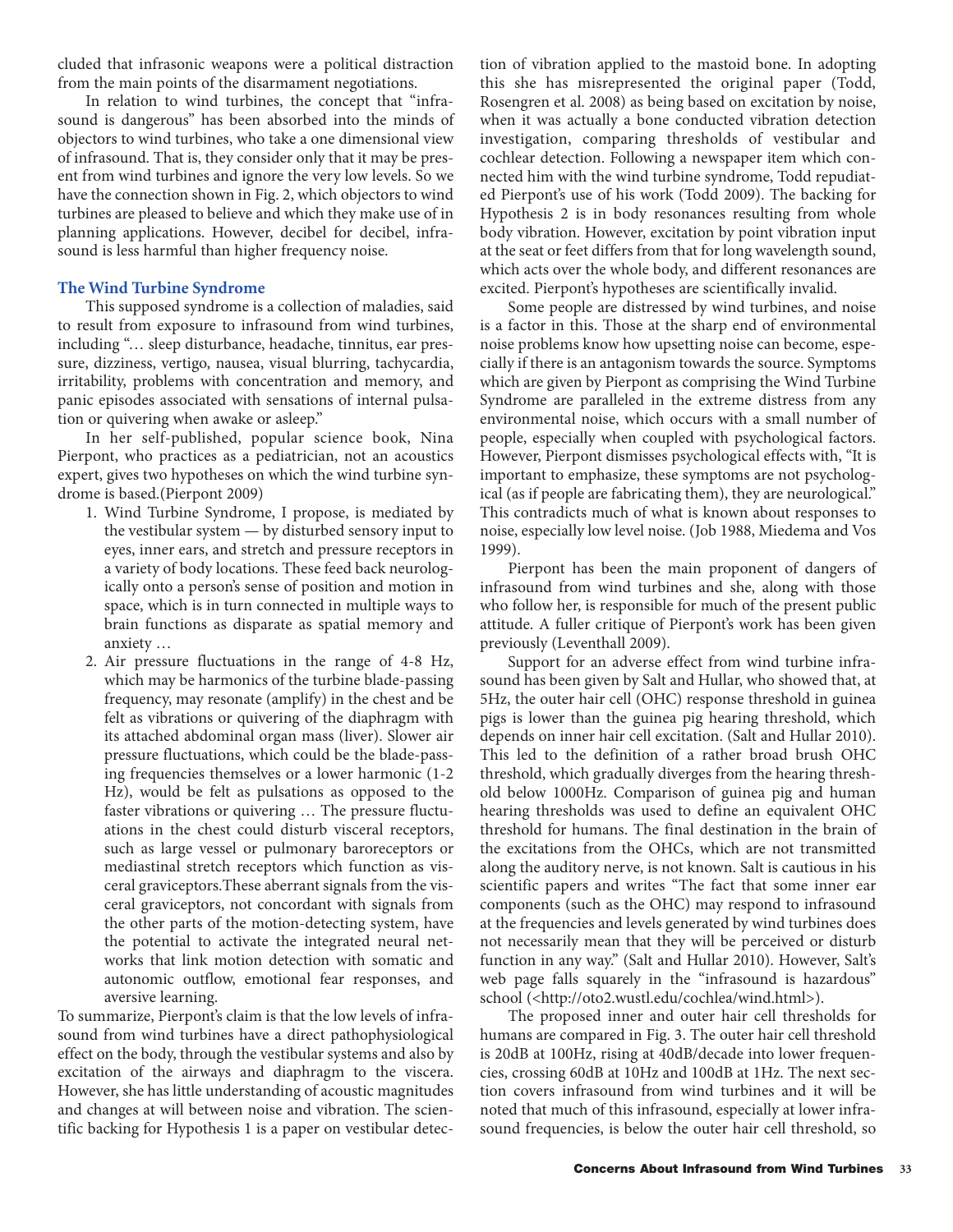that the relevance of the threshold to wind turbine infrasound is not clear. Many natural and man-made infrasonic sources exceed the threshold in the higher infrasonic region (Turnbull, Turner et al. 2012)

### **Infrasound from wind turbines**

An early association of wind turbines and infrasound was the work of NASA in the 1980s. Investigations of the MOD-1 and similar downwind turbines revealed pressure pulses from interaction between the blades and the disturbed flow behind the tower. Downwind turbines were largely experimental models and were completely replaced by the three bladed upwind turbines, which make up the current operating fleet of utility scale turbines. Analysis of pulses from the MOD-1 and similar turbines, which typically have a repetition rate of 1Hz, leads to a harmonic series based on 1Hz and to the linking of infrasound with wind turbines (Shepherd and Hubbard 1991). However, this infrasound is of the type which might be produced by a single person hand clapping, or even a ticking clock! The problems from the MOD-1 turbine were not from the frequency, but from the peaks of the pressure pulses in the downwind turbine design, which caused vibration of loose building components and were also audible. Building response is the same over a wide range of pulse repetition rates, up to the point where the decay time of the this response merges with the repetition rate of the pulses.

There have been a number of measurements of infrasound from modern wind turbines (Hayes 2006, Hepburn 2006, Jung and Cheung 2008, O'Neal, Hellweg et al. 2011, Ambrose and Rand 2011 (December), Turnbull, Turner et al. 2012, Walker, Hessler et al. 2012, Evans 2013). Current measurements are often made to alleviate concerns of those objectors who believe that infrasound from wind turbines is harmful. Measurements show similar results. At typical nearest residential distances, the one-third octave level at 10Hz is around 60dB, with a negative spectrum slope of 3 to 6dB per octave. The levels decrease with distance and may merge into background infrasound. Evans showed that the averaged infrasound levels at residences 1.8km and 2.7km from the nearest turbine of a 140, 3MW turbine wind farm were similar when the turbines were on or off (Evans 2013). This con-



*Fig. 3. Comparison of inner and outer hair cell thresholds. Above: Inner hair cell. Below: Outer hair cell.*

firms earlier work (Guldberg 2012, Howe, McCabe et al. 2012). Although the average infrasound level may not differ between wind turbines on and off, the characteristics of the sound may change when the turbines are operating. For example, the inaudible infrasound close to a wind turbine may have cyclic variations, whilst the inaudible background infrasound has random variations in level.

There is no evidence that the low levels of infrasound from wind turbines, as shown by these measurements, are harmful to humans.

A narrow band analysis of noise from the Shirley wind farm at a residence 335m from the nearest turbine is in Fig. 4 (Walker, Hessler et al. 2012). The outdoors spectrum is 38- 39dB at 10Hz, 0.05Hz band, leading to a one-third octave level of about 55dB. The slope of the outdoors spectrum is close to 20dB/decade (6dB/octave). The rise in the living room spectrum in the region of 20Hz is from building resonances, but is nearly 50dB below the hearing threshold at 20Hz. The residents had left their home, complaining of illness (nausea) caused by wind turbines, although all the levels in Fig. 4 are below the Salt OHC threshold of Fig. 3.

One of the authors of the Shirley report suggested direct action of infrasound on the vestibular otoliths as a cause of illness, but the next section on infrasound and the ear shows that this is an unlikely explanation.

#### **Infrasound and the ear**

The pure tone hearing threshold has been measured in a chamber down to 4Hz (Watanabe and Møller 1990) and to lower frequencies using earphones (Yeowart and Evans 1974). The chamber data is shown in Fig. 5, where it is combined with the ISO standard threshold (ISO:226 2003). The Watanabe and Møller threshold at 4Hz is 107dB. At 12 Hz it is about 90dB. Yeowart and Evans give higher binaural thresholds: 112dB at 4Hz and 121dB at 2Hz.

The mechanism of hearing down into low frequencies is through normal excitation of the auditory cortex, as shown by fMRI investigations (Dommes, Bauknecht et al. 2009 ). Dommes, Bauknecht et al used functional Magnetic Resonance Imaging (fMRI) to investigate responses of the brain when exposed to infrasound both above and below the hearing threshold, at the following frequencies and levels:

| Freq Hz $500$ | - 48   | 36 | $-12$ | $\overline{12}$ | - 12 |
|---------------|--------|----|-------|-----------------|------|
| Level dB 105  | 100 70 |    |       | 120 110 90      |      |

Audible infrasound excited the auditory cortex, which is where hearing perception occurs. Inaudible infrasound did not show an excitation. This is to be expected if infrasound enters into the hearing system, and is transmitted to the brain in a similar manner to higher frequency sounds. Dommes, Bauknecht et al summarise the results of their work as:

In our study, no other cortical regions owed a comparably extensive response to the high-level stimuli as did the auditory cortex, indicating that LFT [low frequency tones] were mainly perceived via acoustic pathways instead of representing a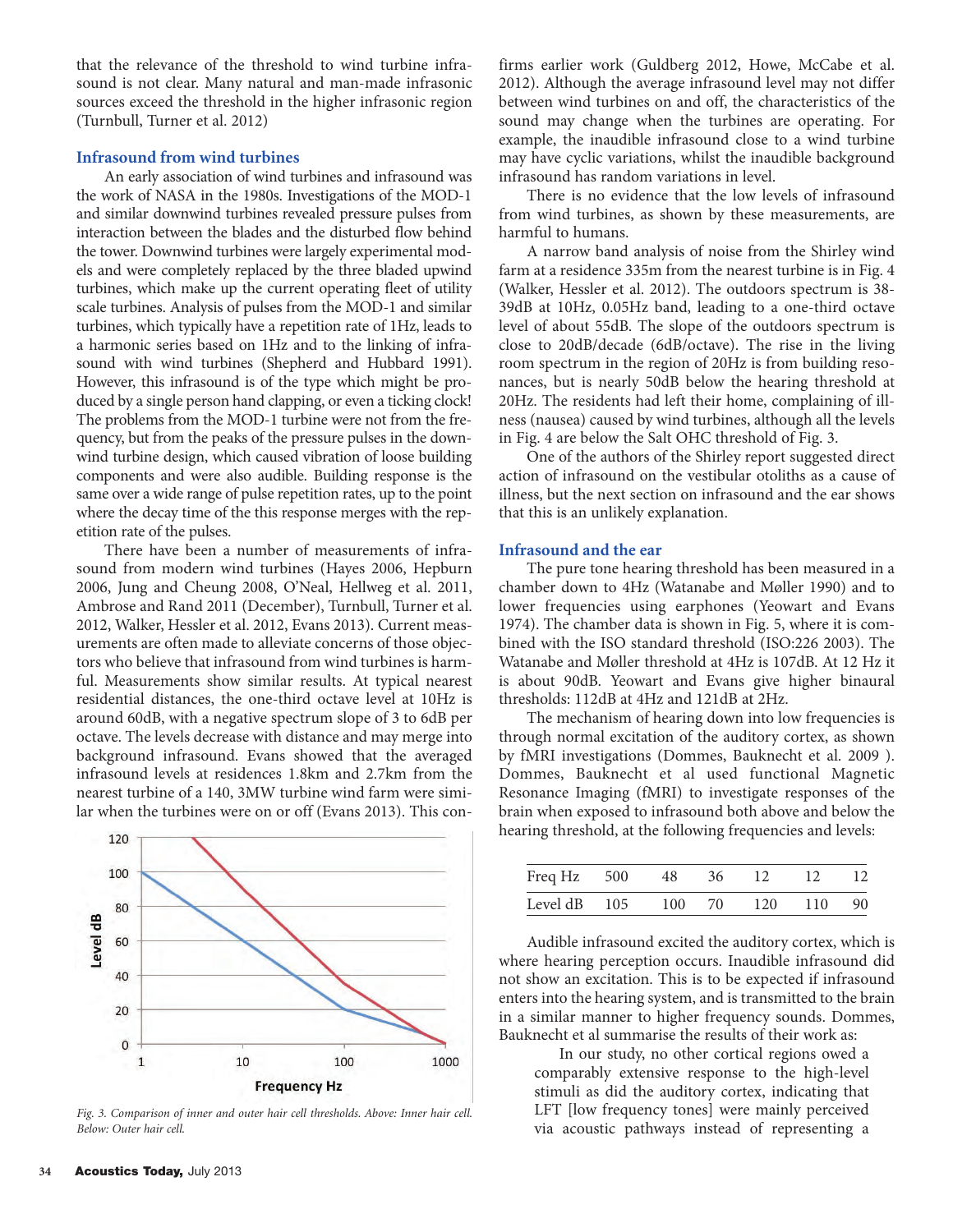

*Fig. 4. Narrow band analysis (0.05Hz) of wind turbine noise.*

### **The ear is a bi-directional device**

somatosensory phenomenon.

In our study, cortical activation patterns appeared to be similar for all frequencies applied, suggesting that LFT are processed in a similar way as frequencies of our main hearing range (200 to 5000Hz).

We presented the 12Hz stimuli at three different levels. Tone bursts of 120 and 110 dB resulted in cortical activation. The 90dB stimulus did not induce a significant response of the auditory cortex in group analysis which, in agreement with the findings of Møller and Pedersen (2004), indicates that this SPL is below the estimated perception threshold for 12 Hz. (Møller and Pedersen 2004)

This shows that low frequency tones and infrasound are perceived through the normal auditory pathways, the same pathways as for higher frequencies.

Furthermore, sounds, including infrasound, which are below the hearing threshold, do not produce a response in the auditory cortex, as is also the case for sub-threshold higher frequencies. Whilst the lowest frequency used was 12Hz, the regular slope of the hearing threshold indicates that similar processes are likely to apply at lower frequencies. For example, Hensel et al showed that a biasing tone at 6Hz, 130dB was detected by the cochlea and that there was no abrupt change in response in the transition from infrasound to low frequency sound (Hensel, Scholz et al. 2007).

The ear operates in both forward and reverse directions. In normal, forward operation, sound waves excite the ear drum, which drives the ossicles to impart vibrations to the cochlear fluid (perilymph) via the oval window. (Fig. 6) These vibrations propagate up and down the cochlea to the pressure release of the round window, causing waves along the basilar membrane and exciting the inner hair cells, which send signals via the auditory nerve to the auditory cortex, where they are interpreted as sound The system is mechanical up to the oval window and largely hydrodynamic within the cochlea.

Reverse action of the ear was demonstrated through otoacoustic emissions (OAE) in which "ringing" of the cochlear amplifier, which is based in the outer hair cells, sends vibrations back through the oval window and ossicles to excite the ear drum. Vibrations of the ear drum can then be detected by a microphone in the ear canal (Kemp 2002).

# **The cochlear aqueduct and internally generated infrasound**

The brain produces a fluid (cerebrospinal fluid) which bathes the brain and the spinal cord, providing protection, lubrication and an egress for metabolic wastes. The cerebrospinal fluid, which can be sampled by lumbar punctures, carries infrasonic pressure pulses resulting from heartbeat and breathing. A small duct, the cochlear aqueduct, connects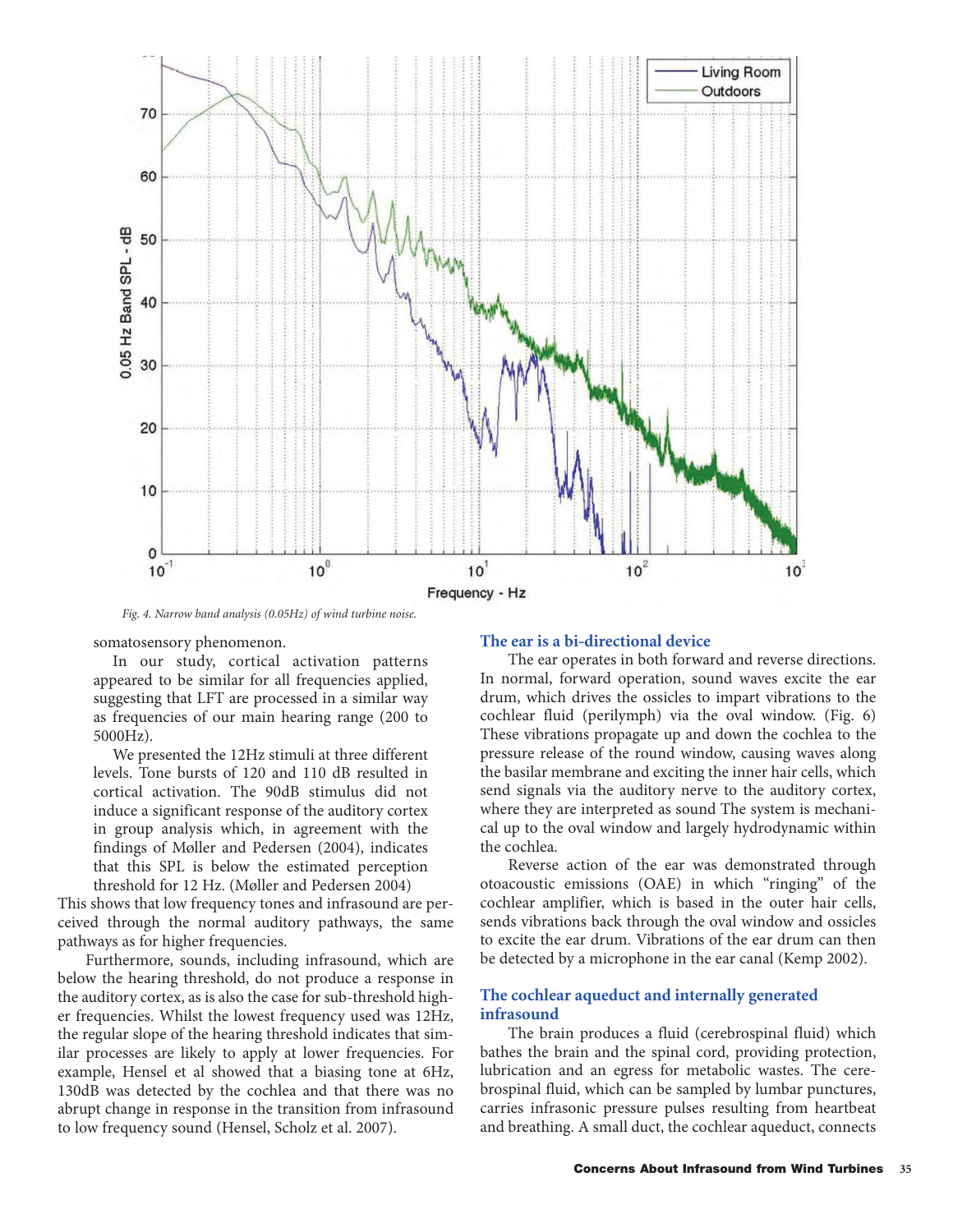

*Fig. 5. Low frequency hearing thresholds.*



*Fig. 6. Action of the ear. Adapted from (Maroonroge, Emanuel et al. 2009)*



*Fig. 7. Spectrum of infrasonic pressure in the occluded ear canal.*

the cochlea to the cerebrospinal fluid, permitting bidirectional flow of fluid and allowing pressure equalisation of the cochlea, Fig. 6. The cochlear aqueduct offers a high resistance to high frequencies, but passes the low frequency pressure pulses from the cerebrospinal fluid into the fluid of the inner ear (Traboulsi and Avon 2007). This effect is strong enough to drive the ear in reverse so that infrasound pulses generated by heartbeat and breathing, which enter the cerebrospinal fluid and transmit to the inner ear via the cochlear aqueduct, may be detected with a microphone in the ear canal. The detection has similarities to detection of otoacoustic emissions and the cochlea is continuously exposed to infrasound from heartbeat and breathing at similar, and lower, frequencies to wind turbine rotational infrasound.

Traboulsi and Avon detected pressure peaks in the ear at 0.2Hz from breathing and at 1Hz from heartbeat.(Traboulsi and Avon 2007). Recent work has measured the transfer function between pulsations occurring in the carotid artery in the neck and the consequent pressure detected in the ear canal, when it was occluded by a microphone (Furihata and Yamashiti 2013). A 600 second analysis of the pressure detected in the ear canal is shown in Fig. 7, where the heart rate is close to 60bpm (1Hz) and two harmonics are shown . Below 1Hz there is infrasound from breathing and other body processes. The pressure in the small volume of the occluded ear canal was 95 -100dB, corresponding to an average ear drum displacement of nearly 0.1µm.

The pressures produced in the inner ear fluid by external infrasound and internally generated infrasound, can be compared by ear drum displacements, allowing for forward gain and reverse losses. The reverse losses in the ear are greater than the forward gain, possibly 20-40dB greater (Hudde and Engel 1998, Puria 2003, Cheng , Harrington et al. 2011). By considering these, it was concluded that the levels of infrasound in the inner ear from internal body sources are greater than those from external infrasound from wind turbines (Leventhall 2013). The body, and vestibular systems, have developed to avoid disturbance from the high levels of infrasound which are produced internally from the heartbeat and other processes. In fact, the hearing mechanisms and the balance mechanisms, although in close proximity, have evolved to minimise interaction. (Carey and Amin 2006).

#### **Assessment**

Internally generated infrasound from heartbeat and breathing, which enters the inner ear via the cochlear aqueduct, is greater than that received externally from wind turbines at similar frequencies, perhaps by 20dB or more. Levels of infrasound received from wind turbines at typical residential distances are well below hearing threshold and also mainly below the outer hair cell threshold, proposed by Salt and Hullar as a possible onset level of adverse effects. There is no evidence that this wind turbine infrasound is harmful, whilst there is evidence from atmospheric infrasound that it is not. For example, microbaroms at around 0.2Hz may be of higher level than wind turbine infrasound at that frequency. Microbaroms have been measured at a power spectral density of 120dB at 0.2Hz (Shams, Zuckerwar et al. 2013).

Certainty is never 100%, especially when biological differences are involved, but all indications are that the Wind Turbine Syndrome is based on fallacious reasoning and that inaudible infrasound from wind turbines is not a problem for residents.

However, some people are convinced that they are harmed by infrasound from wind turbines, but this appears to be because they have been told, repeatedly, in publicity opposing wind turbines, that harm will occur. Frequent repetition of an incorrect fact does not make it correct although,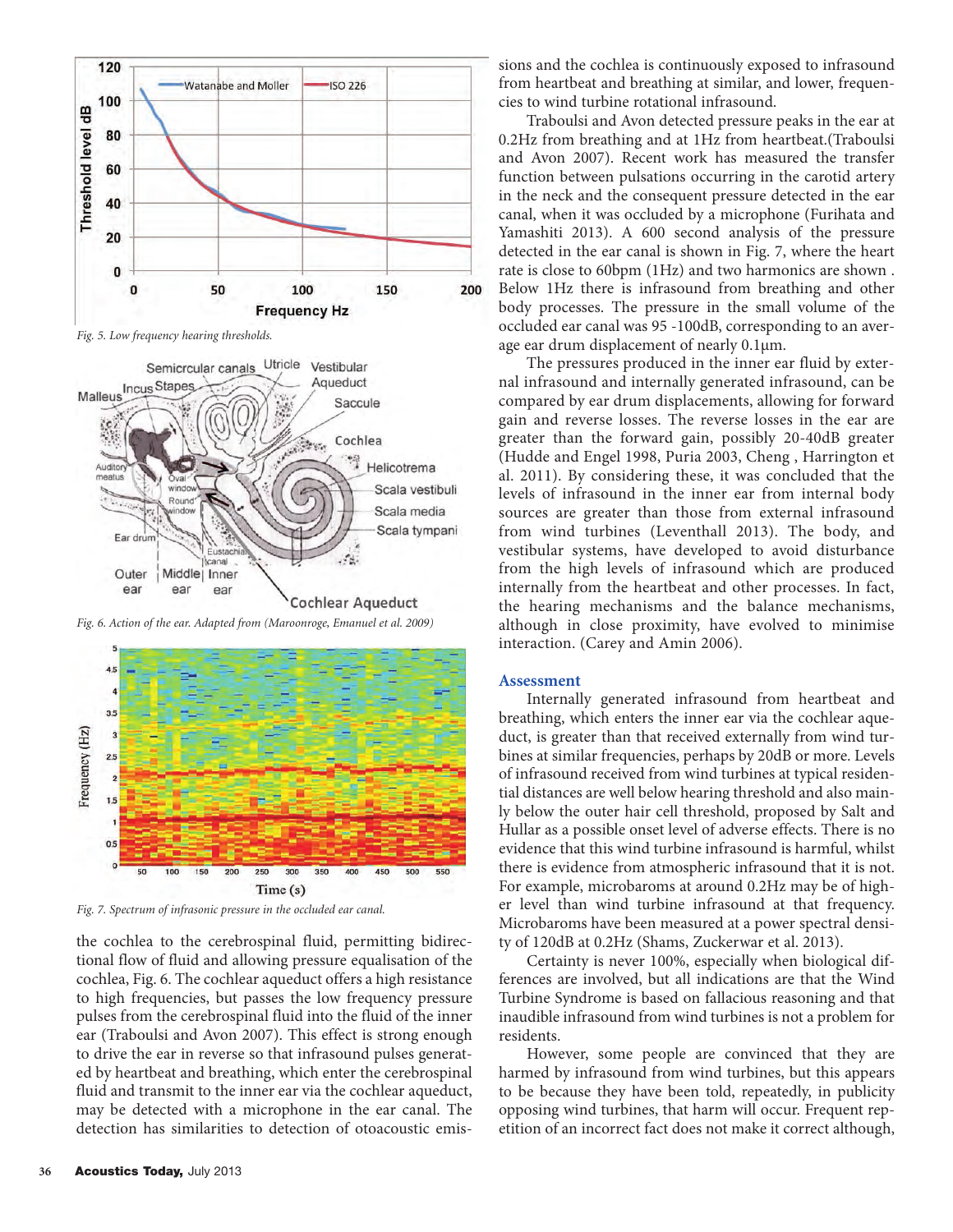as with advertising and propaganda, repetition brings converts. A collection from over 200 web pages and media stories, detailing supposed harmful effects from wind turbines has been made by Simon Chapman, Professor in Public Health at the University of Sydney, and can be viewed on:

<http://tobacco.health.usyd.edu.au/assets/pdfs/publications/DiseaseListIntro.pdf>

Deignan et al have analysed "fright factors" in Ontario newspapers related to wind turbines and concluded that the newspapers contained articles about wind turbines and health that may produce fear, concern and anxiety for readers.(Deignan, Harvey et al. 2013)

Similarly, Chapman considers that the Wind Turbine Syndrome is a "communicated disease", which is spread by concerns of noise rather than by pathological effects (Chapman 2012). Further, a recent study by Crichton et al has shown, in a laboratory setting, that if participants are concerned about the effects of infrasound upon them, they will display symptoms whenever they believe infrasound to be present, whether the infrasound is actually present or not. (Crichton, Dodd et al. 2013) This emphasises the importance of attitudes to a noise source in reactions to it. Objector groups to wind turbine developments have fostered negative attitudes - attitudes which can lead to distress through the nocebo effect (opposite of placebo). (Faase and Petrie 2013, Witthoft and Rubin 2013). The influence of complainant personality traits has been considered by Taylor et al. who have shown that those with negative traits are more likely to be disturbed and report non-specific symptoms.(Taylor, Eastwick et al. 2013)

### **Conclusion**

The reason why some may be disturbed by the low levels of noise from wind turbines is clearly complex and requires a multidisciplinary approach. Whilst there are instances of genuine noise problems from wind turbines, the emphasis on infrasound and its supposed effects on health, distracts attention from solving these. Objectors to wind turbines, who promote wind turbine infrasound as a problem, are not helping those whom they wish to support.**AT**

#### **References**

- Anon (1978). "Conference of the Committee on Disarmament." *Paper CCD/575 14 August 1978*.
- Bedard, A. J. and T. M. George (2000). "Atmospheric Infrasound." *Physics Today* **53** (3): 32 - 37.
- Carey, J. and N. Amin (2006). "Evolutionary Changes in the Cochlea and Labyrinth: Solving the Problem of Sound Transmission to the Balance Organs of the Inner Ear." *THE ANATOMICAL RECORD PART A 288A*: 482-490.
- Chapman, S. (2012 ). "Wind turbine syndrome: a classic 'communicated' disease " The Conversation: < http://theconversation.com/windturbine-syndrome-a-classic-communicated-disease-8318>.
- Cheng , J., et al. (2011). "The Tympanic Membrane Motion in Forward and Reverse Middle-Ear Sound Transmission." *What Fire is in Mine Ears: Progress in Auditory Biomechanics AIP Conf. Proc. 1403, doi: 10.1063/1.3658141* 521-527.
- Crichton, F., et al. (2013). "Can Expectations Produce Symptoms From Infrasound Associated With Wind Turbines?" *Health*

*Psychology. Advance online publication. doi: 10.1037/a0031760.*

- Deignan, B., et al. (2013). "Fright factors about wind turbines and health in Ontario newspapers before and after the Green Energy Act " *Health, Risk and Society:* <http://dx.doi.org/10.1080/ 13698575.13692013.13776015>.
- Demming, D. (2004). "The Hum: an Anomalous Sound Heard Around the World." *Journal of Scientific Exploration* **18**(4): 571- 595.
- Dommes, E., et al. (2009 ). "Auditory cortex stimulation by low-frequency tones—An fMRI study." Brain Research **1304**(December): 1 2 9 - 1 3 7.
- Evans, T. (2013). "Macarthur Wind Farm Infrasound & Low Frequency Noise Operational Monitoring Results." <http://agk.com.au/macarthur/assets/pdf/Jul2013/130724\_Reso nate%20Acoustics%20MWF%20infrasound%20report.pdf>.
- Faase, K. and K. J. Petrie (2013). "The nocebo effect: patient expectations and medication side effects." *Postgrad Med J*: doi: 10.1136/postgradmedj-2012-131730.
- Furihata, K. and M. Yamashiti (2013). "Transfer function for vital infrasound pressures between the carotid artery and the tympanic membrane." J. Acoust. Soc. Am. 133(2): 1169-1186.

Gavreau, V. (1968). "Infrasound." Science Journal **Vol 4**(No.1): 33-37.

- Gavreau, V., et al. (1966). "Infra-sons: generateur, detecteurs, proprietes physique, effets biologiques." Acustica **17**(1): 1-10.
- Guldberg, P. H. (2012). "Analysis of background low frequency sound levels at four wind energy sites." *Proceedings Internoise 2012,. New York August 19 - 22*.
- Hayes, M. (2006). "The measurement of low frequency noise at three UK wind farms. DTI Report - 06/1412." <http://webarchive.nationalarchives.gov.uk/+/http:/www.berr.g ov.uk/energy/sources/renewables/explained/wind/onshore-offshore/page31267.html>.
- Hensel, J., et al. (2007). "Impact of infrasound on the human cochlea." Hearing Research **223**: 67 - 76.
- Hepburn, H. G. (2006). "Acoustic and geophysical measuremtn of infrasound from wind farm turbines." Can Acoustics **34**(2): 51 - 67.
- Hood, R. A. and H. G. Leventhall (1971). "Field measurement of infrasonic noise." Acustica **25**(1): 10-13.
- Howe, B., et al. (2012). "Infrasonic measurements, pre- and postcommissioning, Ontario wind farm." Proc.15th Int Mtg Low Frequency Noise and Vibration and its Control, Stratford upon Avon, UK.
- Hudde, H. and A. Engel (1998). "Measuring and Modeling Basic Properties of the Human Middle Ear and Ear Canal. Part III: Eardrum Impedances, Transfer Functions and Model Calculations." *Acust. Acta Acust* **84**: 11091-11098.
- IEC (1994). "60050-801:1994 International Electrotechnical Vocabulary - Chapter 801: Acoustics and electroacoustics."
- ISO:226 (2003). "Acoustics Normal equal-loudness contours."
- Job, R. F. S. (1988). "Community response to noise: A review of factors influencing the relationship between noise exposure and reaction." *J. Acoust. Soc. Am.* **83** (3), : 991 - 1001.
- Jung, S. S. and W. S. Cheung (2008). "Experimental Identification of Acoustic Emission Characteristics of Large Wind Turbines with Emphasis on Infrasound and Low-Frequency Noise." *Journal of the Korean Physical Society*, **53** (4): 1897-1905.
- Kemp, D. T. (2002). "Otoacoustic emissions, their origin in cochlear function, and use." *British Medical Bulletin* **63**: 223-241.
- Leventhall, G. (2006). "Infrasound from wind turbines: Fact, Fiction or Deception." *Canadian Acoustics* **34**(2): 29 - 36.
- Leventhall, G. (2009). "Wind Turbine Syndrome an appraisal." Evidence for Glacier Hills enquiry . *Public Sevice Commission of Wisconsin: document PSC REF#:121877* <http://www.acade-